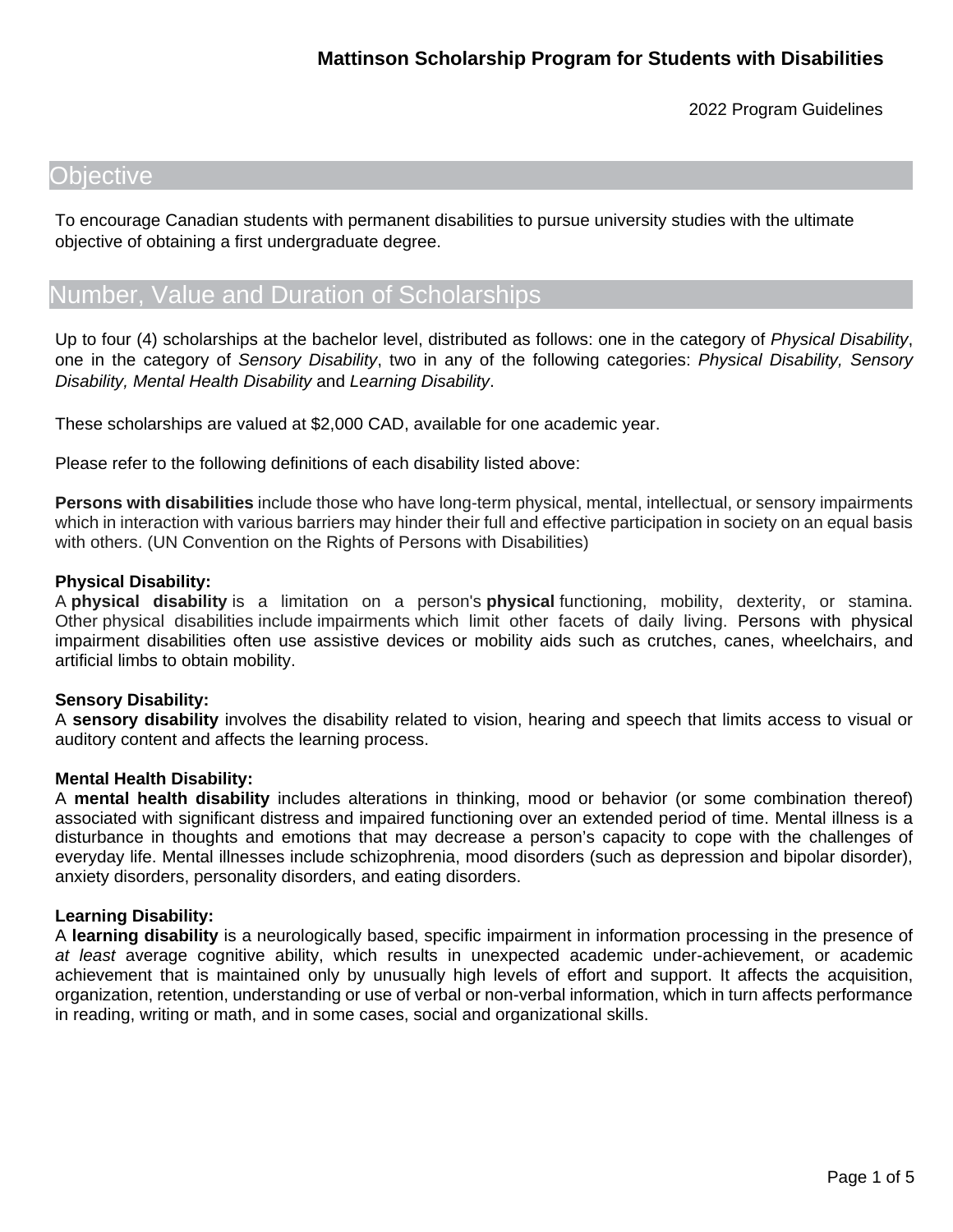## Eligibility

Eligible applicants must:

- be a Canadian citizen or permanent resident of Canada;
- be diagnosed with a permanent disability which is documented and is the primary disability for which they are applying\*;
- be enrolled in full time studies in a first bachelor degree program\*\*;
- be enrolled in their second or third standing year of studies during the 2022-2023 academic year;
- be nominated by an eligible institution;
- have a minimum cumulative average of 80% (or equivalent) over the last three terms of available marks\*\*\*. Non-academic courses such as career or personal development related courses will not be considered.

\*A permanent disability is a permanent functional limitation resulting from physical, sensory or mental health impairment or a learning disability which affects the ability of the student to perform the activities necessary to participate fully in postsecondary learning. Please refer to the definitions above of each disability.

\*\* Students with a permanent disability who are on a reduced course load are considered as full time students for the purpose of this scholarship application, so long as the student is considered full time by their institution.

**\*\***\*Universities Canada's policy on calculation of average has been developed in consultation with university and college admissions and financial aid officers from across the country. There is enormous diversity among the applicants for this scholarship program. The applicants come from different geographical regions and have reached various levels of studies. Furthermore, and of great significance, is the fact that grading systems differ among educational institutions. It is Universities Canada's policy to calculate the academic average of applicants so that it reflects an academically well-rounded individual, while recognizing the differences in the programs of studies. For this purpose, the most recent, followed by the highest available grades of four courses will be considered. Only in case of high school transcripts, the following categories will be considered: Language, Social Sciences, Mathematics and Sciences. Six courses are chosen for each applicant, with no more than two in each category. If there are not enough available courses, the calculation of academic average may be based on four or five courses.

# Field of Study/Program Requirements

- There are no restrictions on the program of study or discipline;
- Program must be of a minimum of three years in duration;
- University preparatory programs in any jurisdiction are not eligible (e.g., CEGEP, pre-university diploma).

# Conditions / Restrictions

- Depending on the curriculum, an Applied Bachelor Program may be considered either as a university level program or a college level program;
- Students who have commenced their postsecondary studies in January are eligible for the summer competition of the same year;
- Students who have previously held a Mattinson Scholarship are eligible.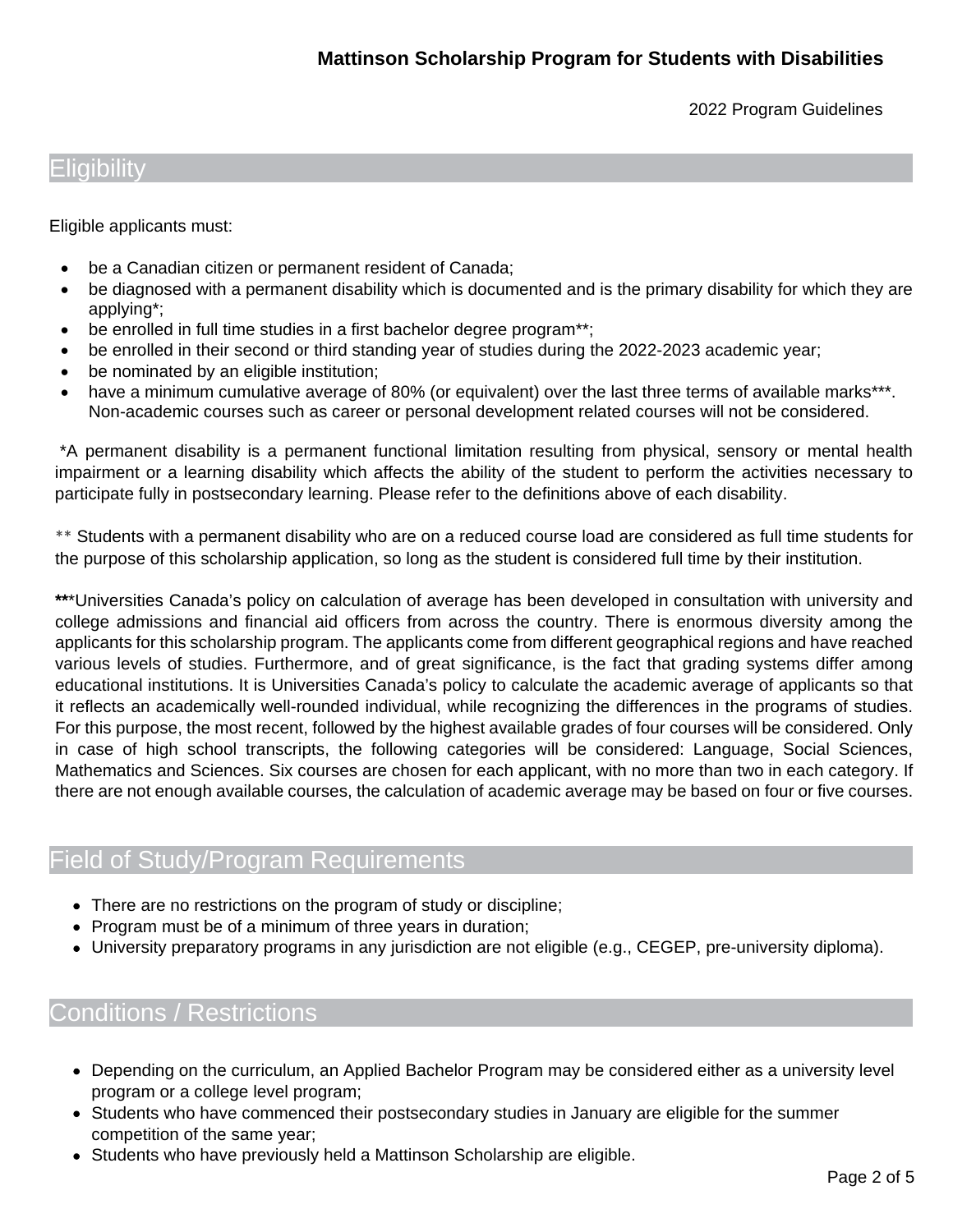## **Administrator**

Scholarship Partners Canada (SPC), a division of Universities Canada administers the scholarship program. Universities Canada's mandate is to facilitate the development of public policy on higher education and to encourage cooperation among universities and governments, industry, communities, and institutions in other countries. Universities Canada is associated with leading firms in nearly every sector of the economy through its provision of scholarship services and management of more than 130 different scholarships programs on behalf of corporations, government agencies and private foundations throughout North America. For additional information, please visit [www.univcan.ca](http://www.univcan.ca/)

### Selection Process

The selection of scholarship recipients is made by a committee of Canadian university and college representatives chosen by SPC. Once complete, the selection committee's decision is irrevocable.

Evaluation criteria:

- Academic performance,
- Volunteer/community involvement and/or extracurricular activities,
- Quality and relevance of the reference letters.

All applicants will receive confirmation by email of the results of the selection process, once available.

# Successful Applicants

Successful applicants will receive confirmation of their scholarship in August. Recipients will be required to complete the online scholarship acceptance process and forward any required documentation such as an official transcript and proof of registration from the educational institution they will be attending. It is the responsibility of the recipient to keep SPC informed of any changes to their contact information through the online portal.

### Payment

- Scholarship payment(s) will only be issued upon completion of the scholarship acceptance process and review and acceptance of all required supporting documentation by SPC,
- SPC will forward payment of the scholarship to the student. The payment will be processed via Electronic Fund Transfer (EFT). The bank account must be in the name of the applicant. Only Canadian bank accounts can receive EFT payment,
- Payment will be made in two instalments one for each regular academic semester;
- It is the student's responsibility to ensure that payment of tuition fees is made within the defined timeframe set by the educational institution regardless of the timing of the scholarship payment;
- Award recipients will receive a T4A receipt from SPC showing the full amount of the award paid to them during a calendar year.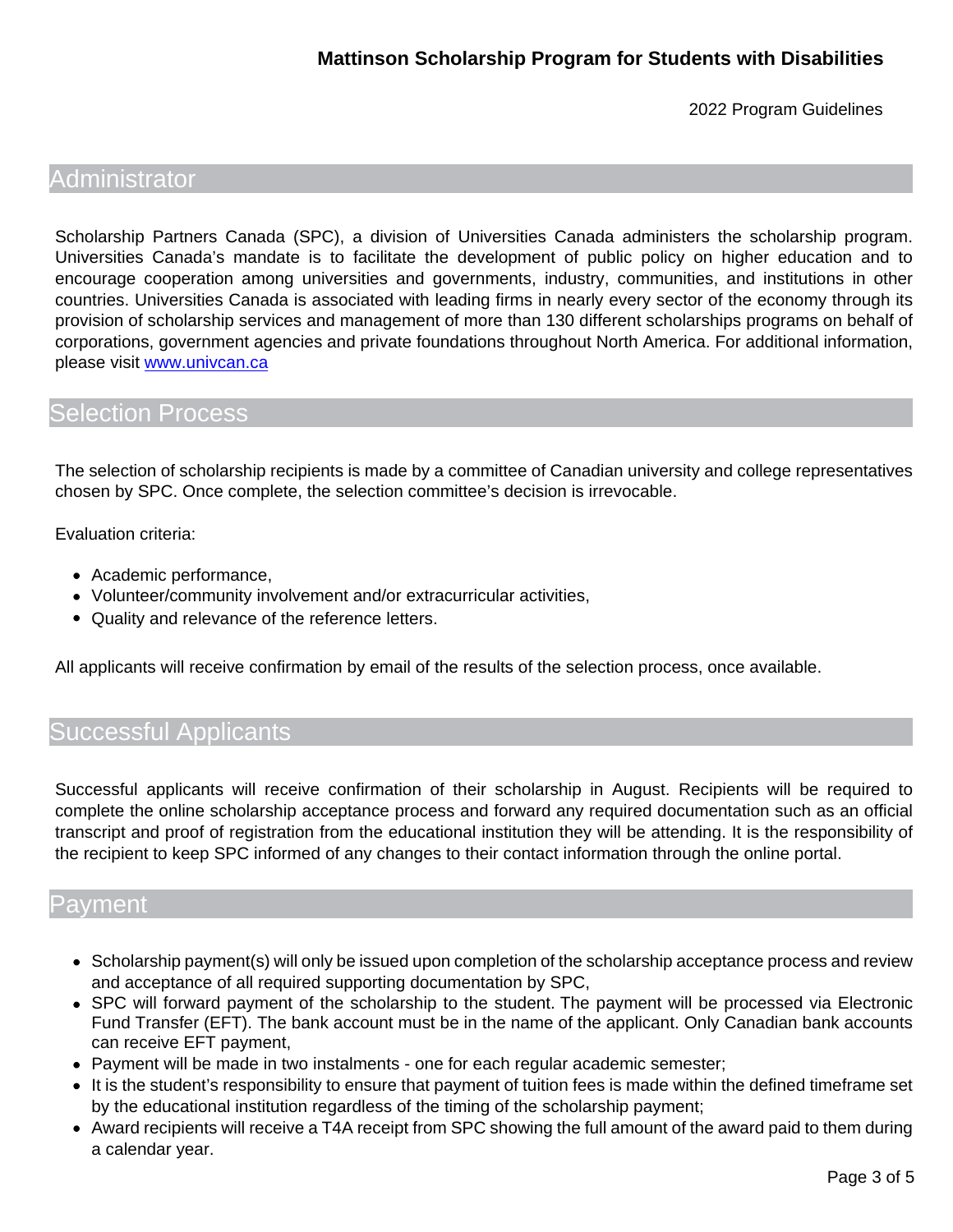# Application Process

The student is considered the owner of the application and must be eligible for the scholarship according to the program guidelines. The application must be completed and submitted by the student. The student will need to add [awards@univcan.ca](mailto:awards@univcan.ca) to their safe senders in their junk email options so that they can continue to receive important messages from SPC.

- 1. Submit an online application by visiting [https://portal.scholarshippartners.ca](https://portal.scholarshippartners.ca/)
- 2. Applicants can access the scholarship program using the following code: **144MAT2022**
- 3. The application, including all supporting documentation, must be submitted to Universities Canada no later than the application deadline of **1:00 PM EST, June 8, 2022**.
- 4. The required supporting documentation is described in the Supporting Documentation section of the application.
- 5. Receipt of applications will be acknowledged by email following processing by Universities Canada.
- 6. It is the applicant's responsibility to ensure that all supporting documents have been received and accepted by visiting [https://portal.scholarshippartners.ca](https://portal.scholarshippartners.ca/) to review their scholarship application status.
- 7. Account maintenance will be conducted online.

### Supporting Documentation

The supporting documentation described below is required as part of this application. If any of these documents are not received and accepted, the application will be considered incomplete and will not be evaluated. SPC will send a final follow-up email to the applicant on June 6, 2022, requesting any missing or incomplete documentation. Any applicant submitting supporting documents after this date will not receive a follow-up email. Supporting documents must be received by SPC on or before **1:00 PM EST, June 8, 2022.**

### **Letters of Reference**

**Each letter of reference must be written by separate individuals who are not related to the applicant. All letters must be dated, typewritten, signed with an electronic signature and include the reference's contact information. The person writing the letter of reference should describe their relationship to the applicant in the letter. Reference letters must be dated within one (1) year from the deadline date.**

### **Letter of Reference (Academic)**

One letter must come from a past or present teacher who knows the applicant and is familiar with their academic history.

### **Letter of Reference (Extracurricular)**

One letter must come from a person who is familiar with your volunteer, community involvement and/or extracurricular activities.